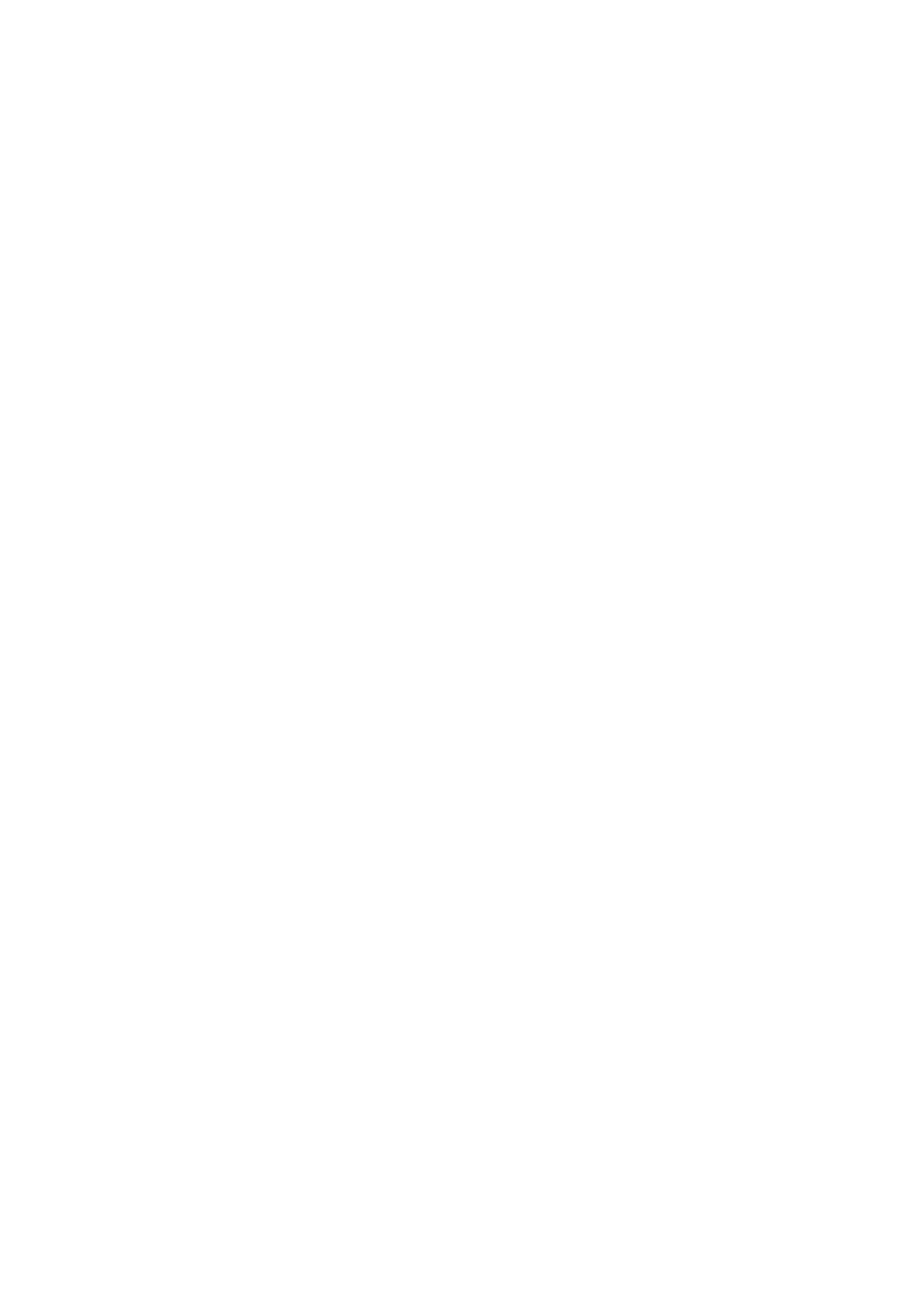<span id="page-2-0"></span>

# **Planning and Development Amendment Regulation 2008 (No 4)**

**Subordinate Law SL2008-41** 

made under the

**Planning and Development Act 2007** 

# **Contents**

|   |                             | Page |
|---|-----------------------------|------|
|   |                             |      |
| 1 | Name of regulation          |      |
| 2 | Commencement                |      |
| 3 | Legislation amended         |      |
| 4 | New division 5.7.1 heading  |      |
| 5 | Sections 202 and 203        | 2    |
| 6 | New section 210 $(1)$ $(c)$ | 8    |
|   | New section 211 (1) (c)     | 8    |
| 8 | New section 240 (e)         | 8    |
| 9 | Section 240, examples       | 8    |

J2008-436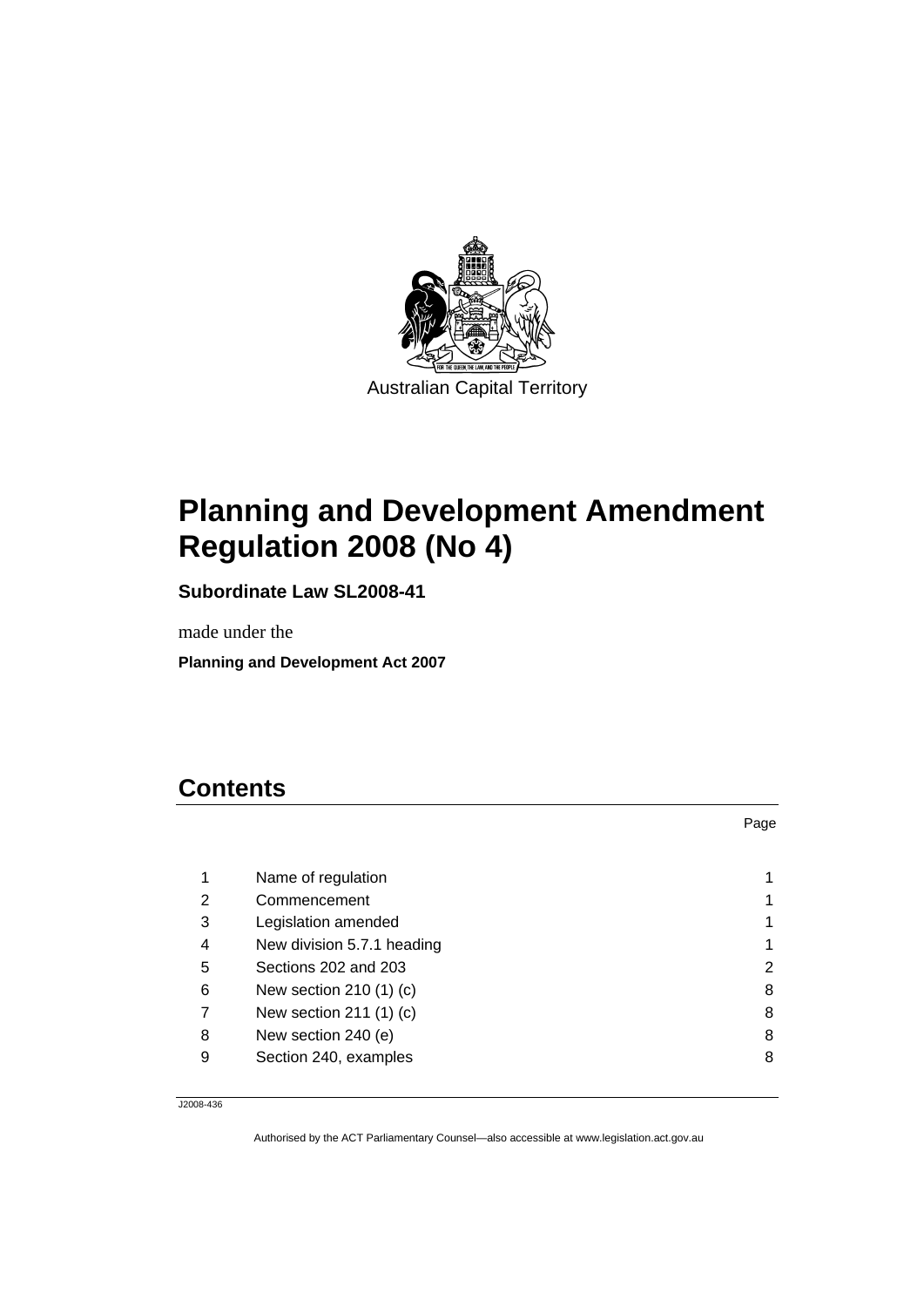| 10 | Schedule 1, section 1.51 (1) and note                        | Page<br>9 |
|----|--------------------------------------------------------------|-----------|
| 11 | Schedule 1, section 1.51 (2) (a) (ii)                        | 9         |
| 12 | Schedule 1, section 1.51 (2) (d), except notes               | 9         |
| 13 | Schedule 20, modification 20.1 heading                       | 10        |
| 14 | Schedule 20, modification 20.1, new sections 429AA and 429AB | 10        |
| 15 | Schedule 20, modification 20.1, new sections 429EA to 429ED  | 11        |
| 16 | Schedule 20, modification 20.1, section 429F                 | 13        |
| 17 | Schedule 20, modification 20.1, new section 429G             | 13        |
| 18 | New modification 20.6A                                       | 14        |
| 19 | Dictionary, new definition of period of extension            | 15        |

**Contents** 

Authorised by the ACT Parliamentary Counsel—also accessible at www.legislation.act.gov.au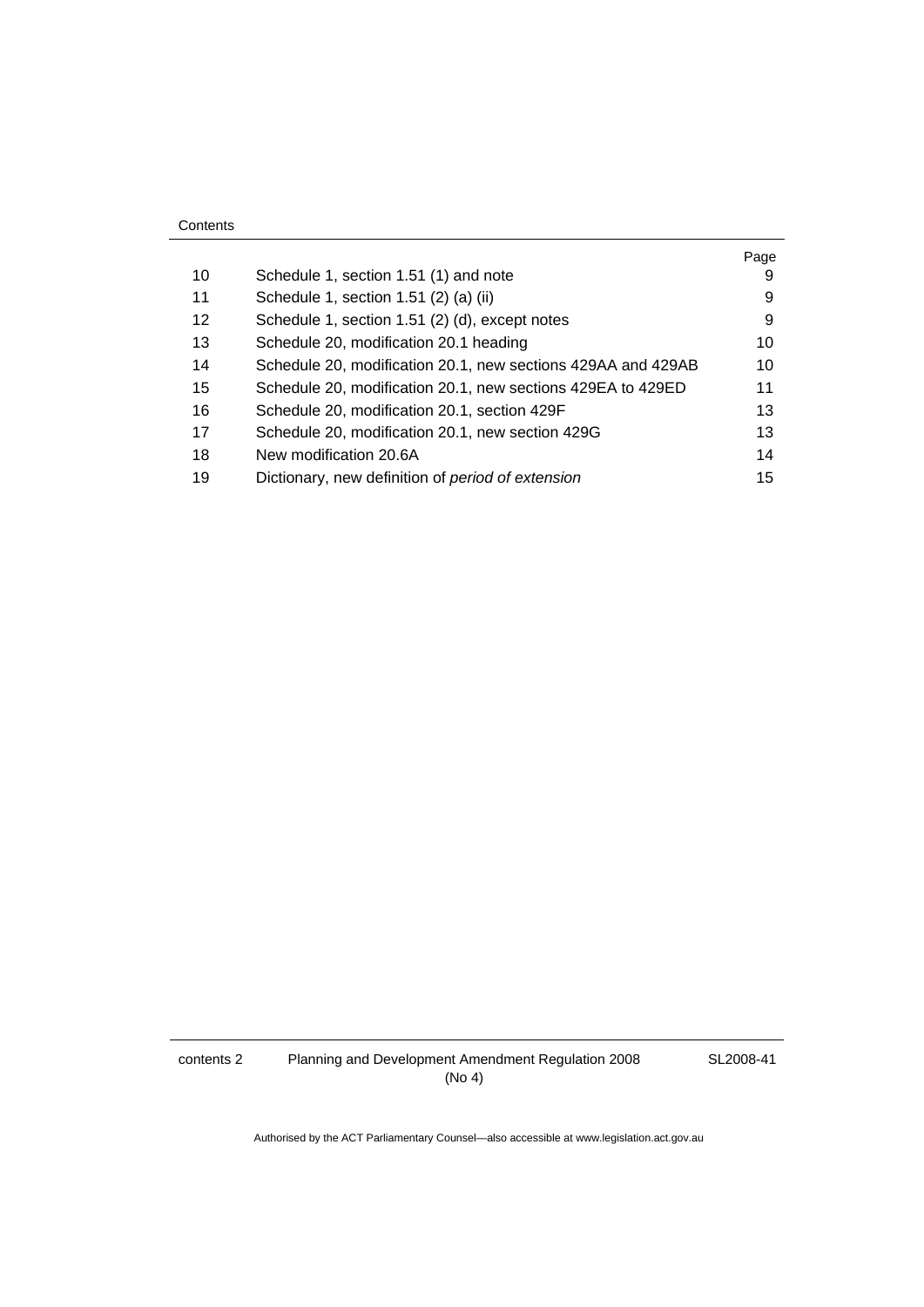<span id="page-4-0"></span>

|                                                                                     | <b>Name of regulation</b>                                                                                                                                                                                      |  |  |
|-------------------------------------------------------------------------------------|----------------------------------------------------------------------------------------------------------------------------------------------------------------------------------------------------------------|--|--|
|                                                                                     | This regulation is the Planning and Development Amendment<br>Regulation $2008$ (No 4).                                                                                                                         |  |  |
| 2                                                                                   | <b>Commencement</b>                                                                                                                                                                                            |  |  |
|                                                                                     | This regulation commences on the day after its notification day.<br>The naming and commencement provisions automatically commence on<br><b>Note</b><br>the notification day (see Legislation Act, $s$ 75 (1)). |  |  |
| 3                                                                                   | <b>Legislation amended</b>                                                                                                                                                                                     |  |  |
|                                                                                     | regulation amends the <i>Planning and</i><br>Development<br>This<br>Regulation 2008.                                                                                                                           |  |  |
| 4                                                                                   | New division 5.7.1 heading                                                                                                                                                                                     |  |  |
|                                                                                     | insert                                                                                                                                                                                                         |  |  |
| Division 5.7.1<br>Transfer of land subject to building<br>and development provision |                                                                                                                                                                                                                |  |  |

SL2008-41

page 1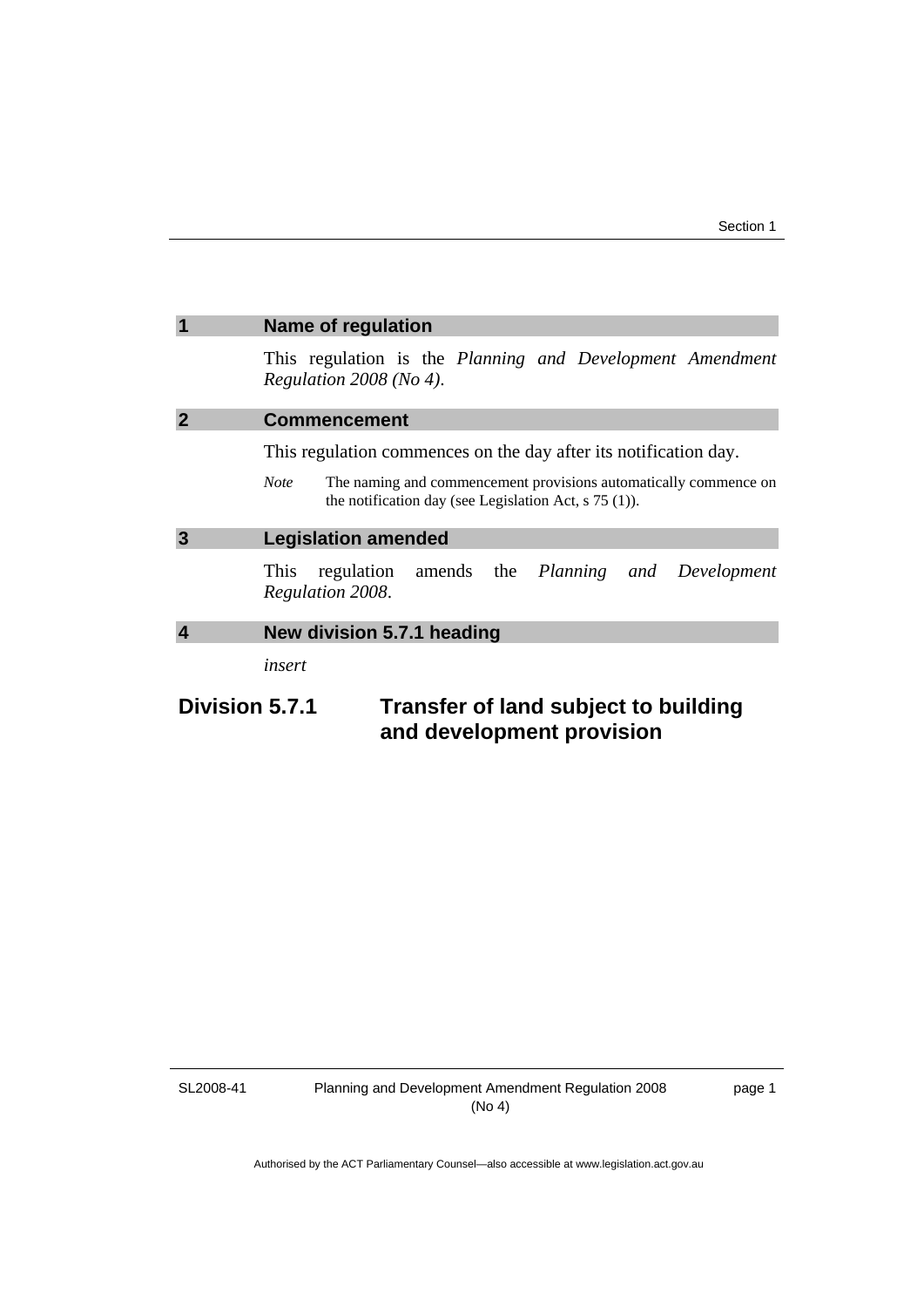#### <span id="page-5-0"></span>**5 Sections 202 and 203**

*substitute* 

# **Division 5.7.2 Applications for extension of time to commence or complete required works**

### **202 Meaning of** *period of extension***—div 5.7.2**

- (1) For this division, *period of extension*, in relation to a lease with a building and development provision, means—
	- (a) the period of extension sought in an application for an extension of time in relation to the lease; or
	- (b) if 1 or more extensions of time have previously been approved in relation to the lease—the total of the period of extension sought in the application and the period of the previous extension or extensions (other than an extension of time mentioned in section 205, section 206 or section 207) for the lease.

#### **Example**

An extension for 1 year is approved and a later application for an extension for 2 years is made. The period of extension for the 2nd application is 3 years.

- *Note* An example is part of the regulation, is not exhaustive and may extend, but does not limit, the meaning of the provision in which it appears (see Legislation Act, s 126 and s 132).
- (2) If an application seeks extensions for 2 or more building and development provisions in a lease, only the longest of the extensions sought or granted under the application is to be counted in working out the period of extension under subsection (1).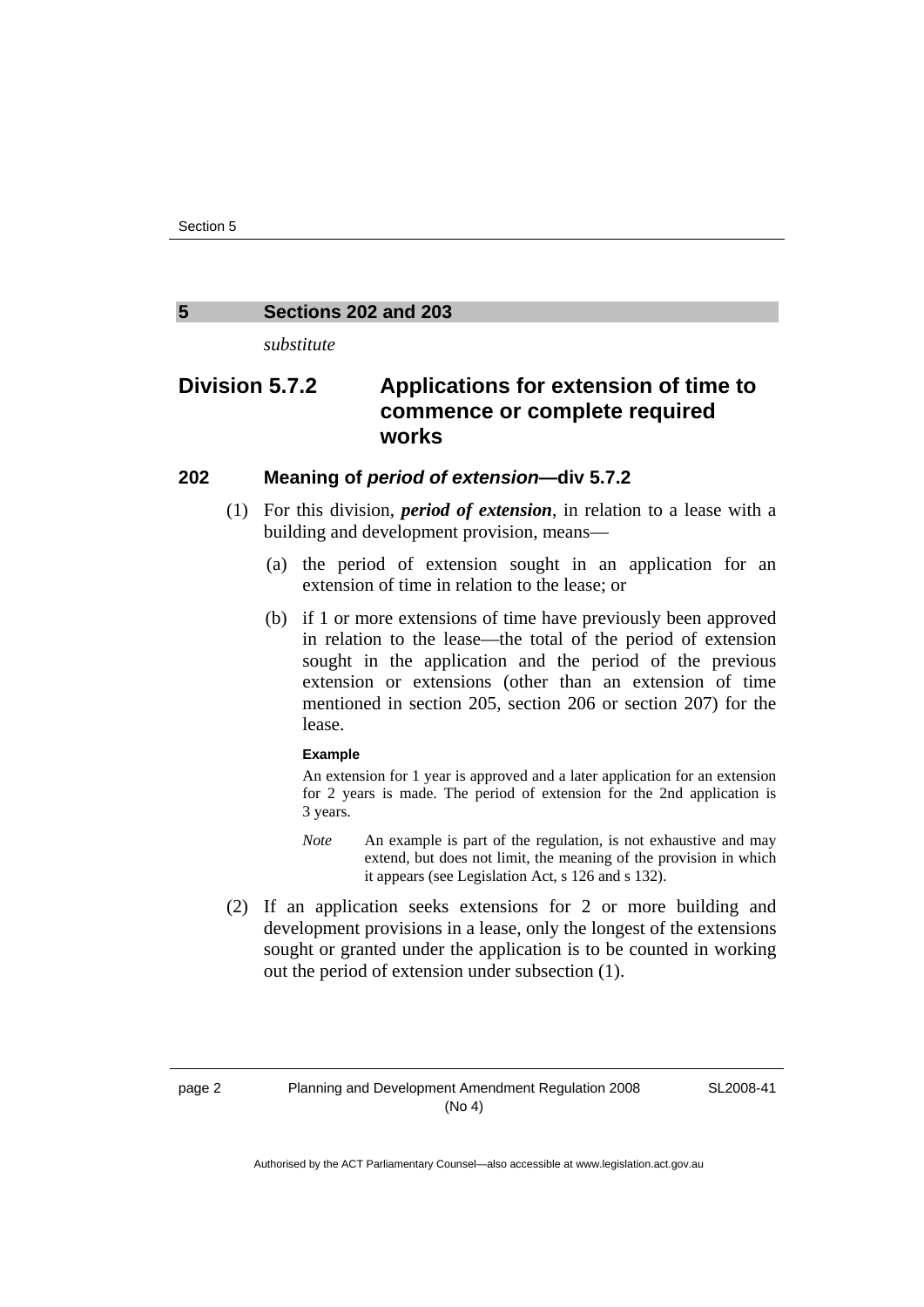# **203 Application for extension of time—general rule—Act, s 298A (5), def** *A***, par (b)**

- (1) This section applies to an application for an extension of time in relation to a lease (other than an application to which section 204, section 205, section 206 or section 207 applies).
- (2) The prescribed figure for the application is the figure mentioned in table 203, column 3 in relation to the period of extension mentioned in column 2.

| column 1<br>item | column 2<br>period of extension     | column 3<br>figure |
|------------------|-------------------------------------|--------------------|
|                  | Up to 1 year                        |                    |
|                  | More than 1 year and up to 2 years  | 2                  |
|                  | More than 2 years and up to 3 years | 3                  |
|                  | More than 3 years and up to 4 years | 4                  |

**Table 203 General rule** 

*Note* The Act, s 298A (5) defines *A* to be 5 if a lower figure is not prescribed.

# **204 Application for extension of time—hardship reason—Act, s 298A (5), def** *A***, par (b)**

- (1) This section applies to an application for an extension of time in relation to a single dwelling house lease or a lease granted to a community organisation for community use (other than an application to which section 205 or section 206 applies) if the planning and land authority is satisfied that—
	- (a) a hardship reason applies in relation to the lessee; and
	- (b) the extension sought is necessary because of the hardship reason.
	- *Note Single dwelling house lease* means a lease granted under the Act, s 240 (1) (e) (see Act, s 234).

SL2008-41 Planning and Development Amendment Regulation 2008 (No 4) page 3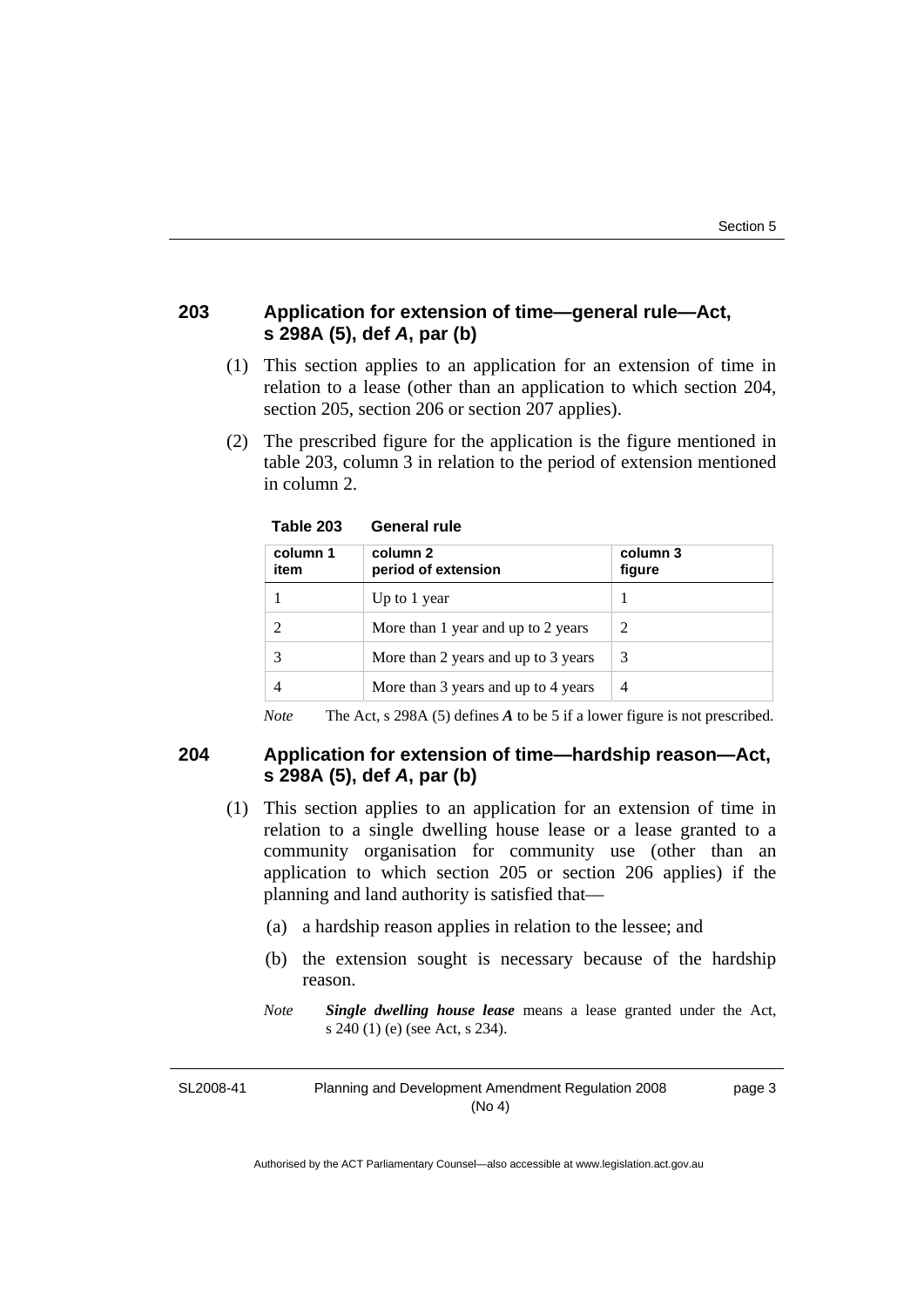(2) The prescribed figure for the application is the figure mentioned in table 204, column 3 in relation to the period of extension mentioned in column 2.

**Table 204 Hardship reasons** 

| column 1<br>item | column 2<br>period of extension     | column 3<br>figure |
|------------------|-------------------------------------|--------------------|
|                  | Up to 2 years                       | $\theta$           |
|                  | More than 2 years and up to 3 years | 2                  |
|                  | More than 3 years and up to 4 years | 3                  |
|                  | More than 4 years                   | 4                  |

- (3) However, this section does not apply to an application for an extension of time in relation to a single dwelling house lease if the lessee—
	- (a) is the lessee of another lease; and
	- (b) has applied for, or been granted, an extension of time to commence or complete development in relation to that lease.
- (4) In this section:

*hardship reason*, in relation to a lessee, means—

- (a) if the lessee is an individual—a reason mentioned in the Act, section 298 (2) (b) (i), (ii) or (iii); and
- (b) in any other case—a reason mentioned in the Act, section 298 (2) (b) (ii) or (iii).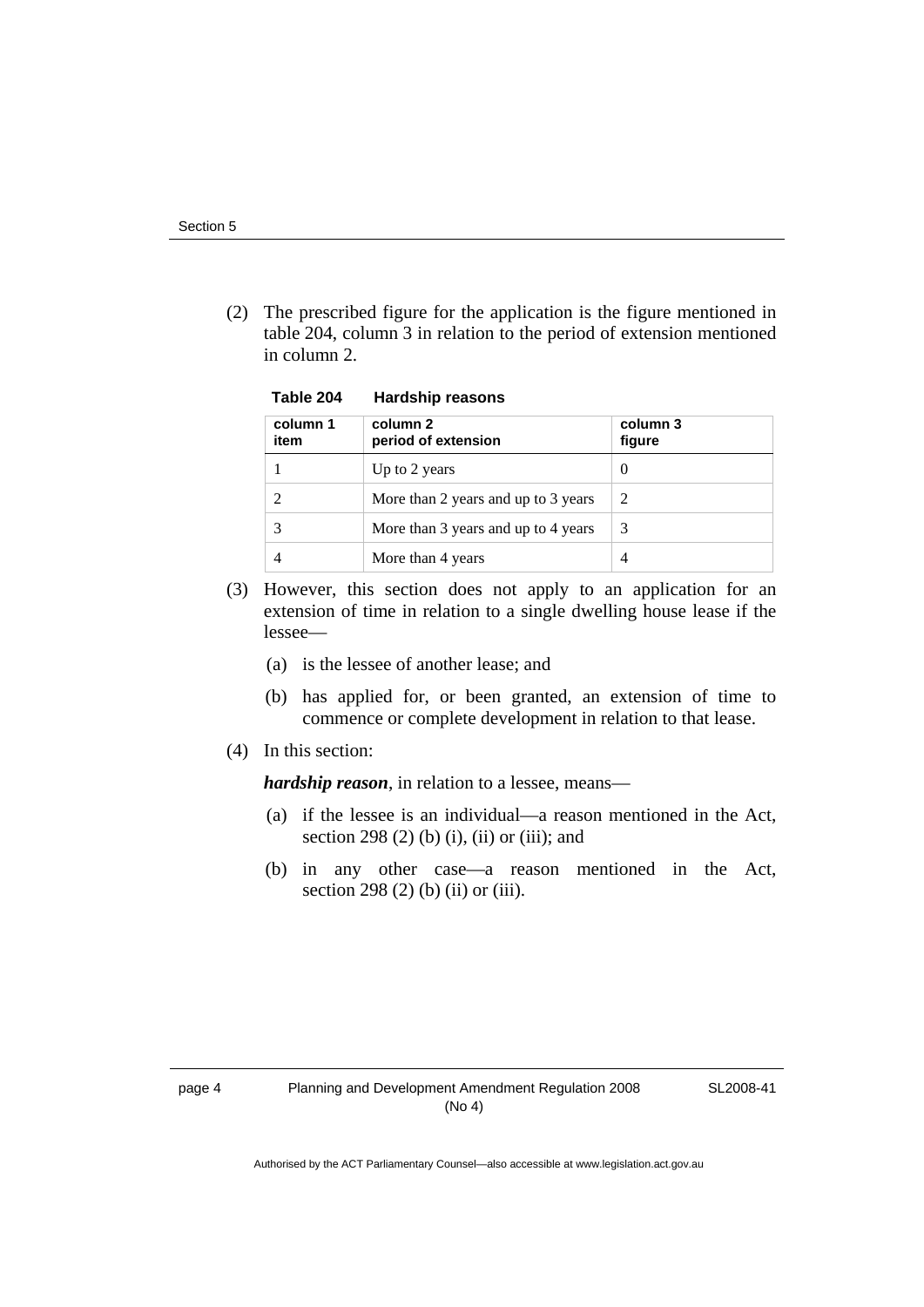# **205 Application for extension of time—external reason—Act, s 298A (5), def** *A***, par (b)**

- (1) This section applies to an application for an extension of time in relation to a lease if the planning and land authority is satisfied that—
	- (a) an external reason applies in relation to the lessee; and
	- (b) the extension sought is necessary because of the external reason.
- (2) The prescribed figure for the application is 0.
- (3) In this section:

*external reason*—each of the following is an *external reason* in relation to a lessee:

- (a) the lessee is unable to commence or complete the works required under the building and development provision for the lease because—
	- (i) road or traffic infrastructure to be provided by the Territory is not complete; or
	- (ii) a sewerage, electricity, water or gas service to be provided by the Territory is not installed or connected;
- (b) the lessee is unable to commence or complete the works required under the building and development provision for the lease because of a delay in obtaining a statutory approval required for the works, other than a delay caused in whole or part by—
	- (i) the lessee; or
	- (ii) a decision to refuse, or impose a condition on, a statutory approval required for the works.

SL2008-41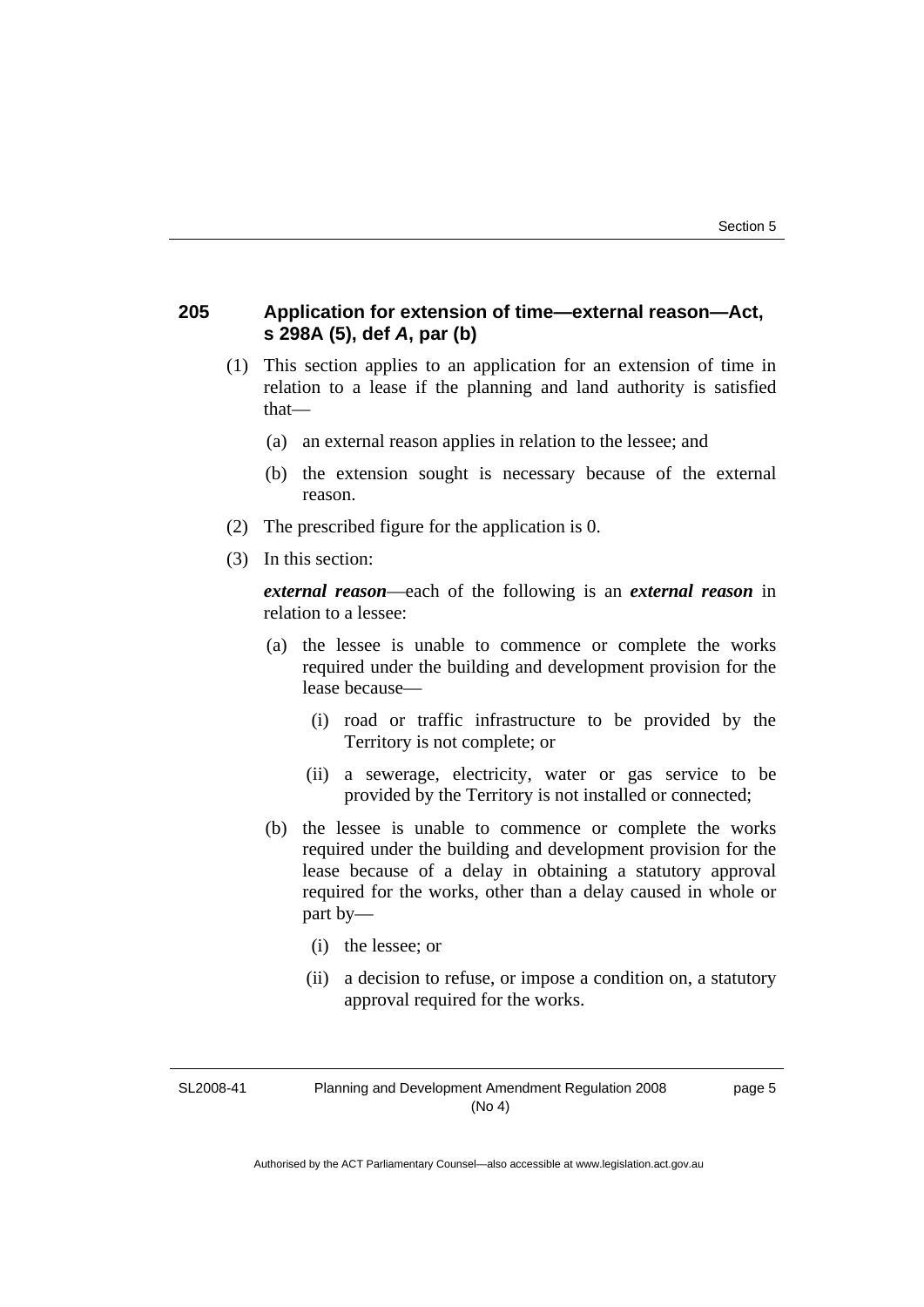# **206 Application for extension of time—lease transferred or assigned in special circumstances—Act, s 298A (5), def** *A***, par (b)**

- (1) This section applies to an application for an extension of time in relation to a lease if—
	- (a) the lease was transferred or assigned in circumstances mentioned in subsection (3); and
	- (b) the extension sought is for a period that—
		- (i) starts on or after the day of the transfer or assignment; and
		- (ii) is not longer than the period allowed under the building and development provision when the lease was granted.
- (2) The prescribed figure for the application is 0.
- (3) For subsection (1) (a), the circumstances are that—
	- (a) the lessee has died; or
	- (b) the transfer or assignment is made under any of the following orders:
		- (i) an order of the Family Court;
		- (ii) an order of another court having jurisdiction under the *Family Law Act 1975* (Cwlth);
		- (iii) an order under the *Domestic Relationships Act 1994,*  division 3.2 adjusting the property interests of the parties in a domestic relationship; or
	- (c) the transfer or assignment happened by operation of, or under, bankruptcy or insolvency; or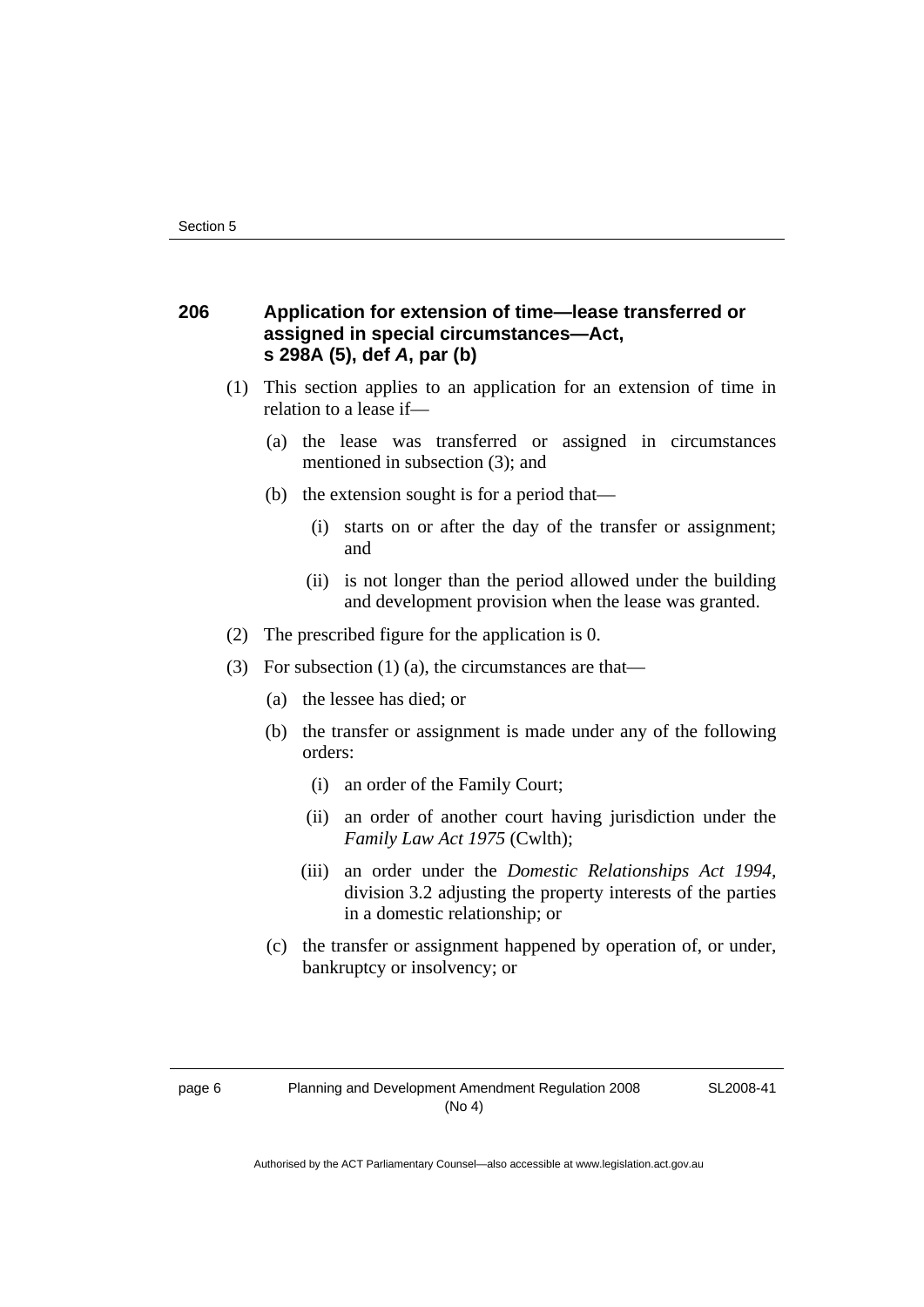(d) the transfer or assignment happened in the exercise by an authorised deposit taking institution or finance company of a power of sale under the *Land Titles Act 1925*, section 94 that arose from a default in payment by the lessee.

# **207 Application for extension of time—certain leases granted before 31 March 2008—Act, s 298A (5), def** *A***, par (b)**

- (1) This section applies to an application for an extension of time in relation to a lease (other than a single dwelling lease or a lease granted to a community organisation for community use) if—
	- (a) the lease was granted before 31 March 2008; and
	- (b) the planning and land authority is satisfied that the time for commencing or completing the works required under the building and development provision was not sufficient when the lease was granted; and
	- (c) the period of extension sought is—
		- (i) for an application to commence the required works—not more than 1 year after the end of the period allowed under the building and development provision when the lease was granted; or
		- (ii) for an application to complete the required works—not more than 2 years after the end of the period allowed under the building and development provision when the lease was granted.
- (2) The prescribed figure for the application is 0.

SL2008-41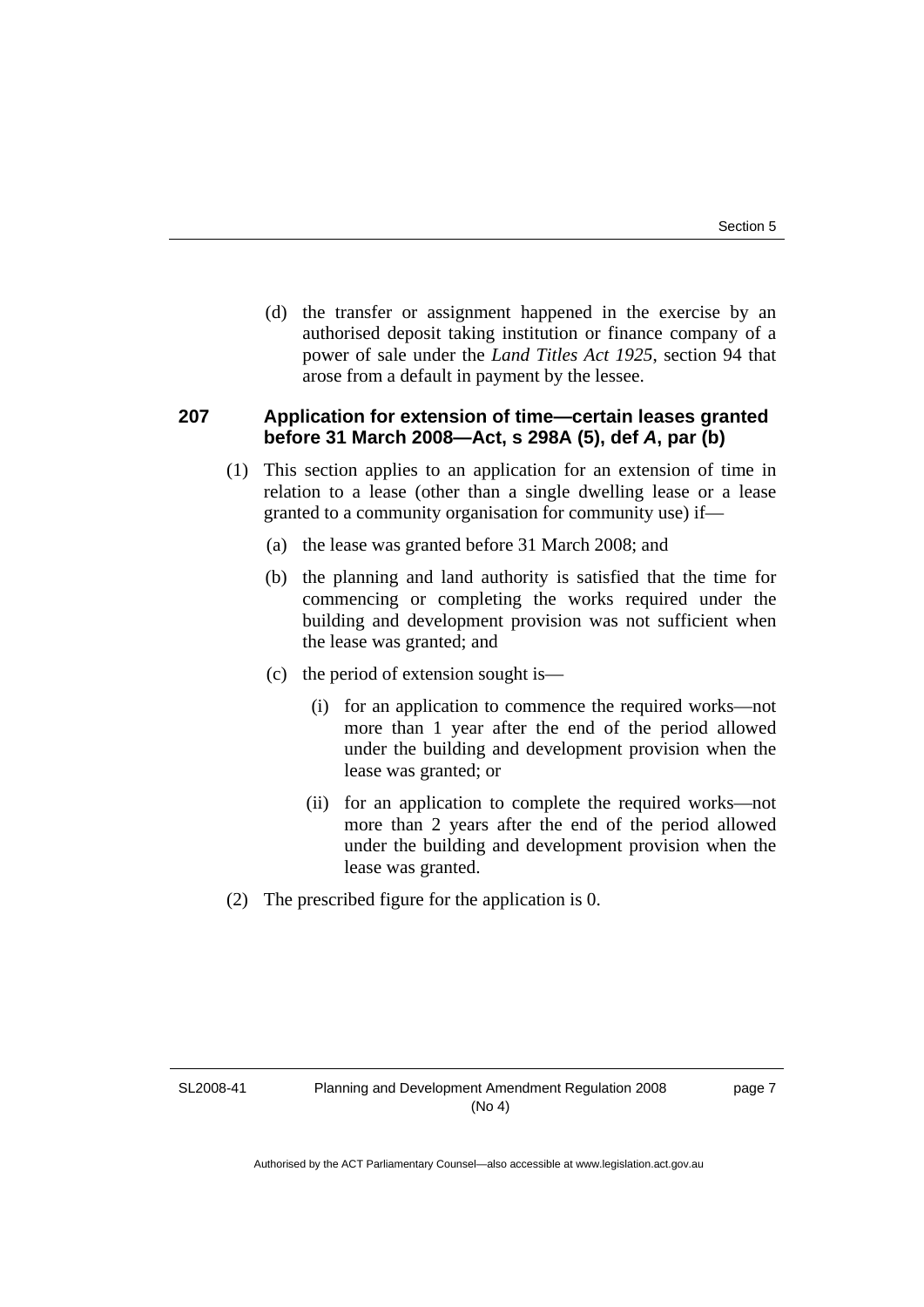# <span id="page-11-0"></span>**6 New section 210 (1) (c)**

*after the notes, insert* 

- (c) a lease terminated for breach of a building and development provision.
	- *Note Building and development provision*—see the Act, s 234.

#### **7 New section 211 (1) (c)**

#### *insert*

 (c) a lease terminated for breach of a building and development provision.

# **8 New section 240 (e)**

*before the examples, insert* 

- (e) a lease granted under the *City Area Leases Act 1936* before 1 January 1971 if the lease was not subject to a restriction on dealing with the lease—
	- (i) under the lease when granted; or
	- (ii) under that Act immediately before its repeal.
	- *Note Deal*—see the Act, s 234.

### **9 Section 240, examples**

*relocate to section 240 (c)*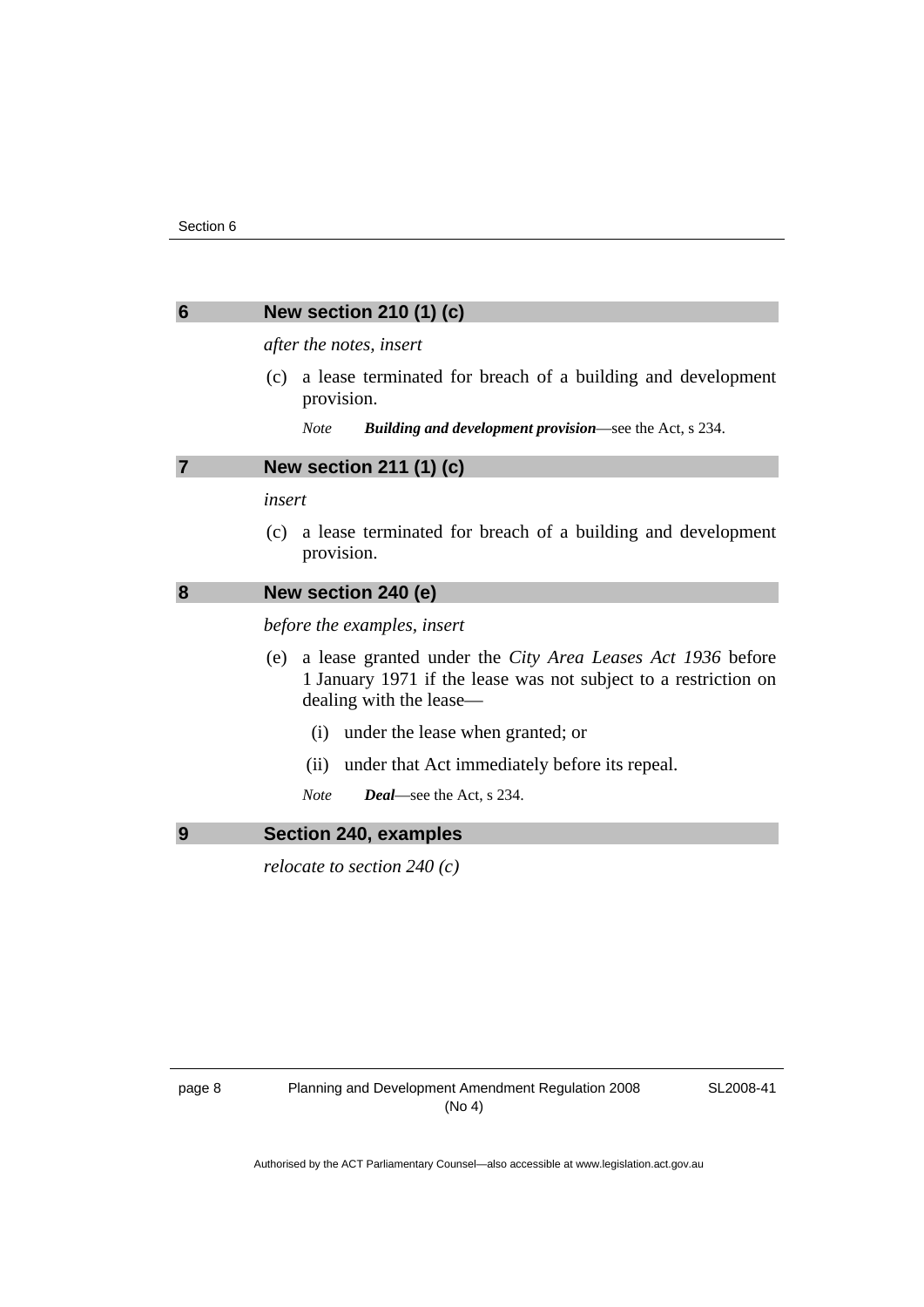#### <span id="page-12-0"></span>**10 Schedule 1, section 1.51 (1) and note**

*substitute* 

(1) In this section:

*excluded criteria* means any other criteria in division 1.3.2 (Exempt developments—non-habitable buildings and structures), other than section 1.41, that apply to the development.

*Note* The general exemption criteria include s 1.18 (Criterion 8—compliance with other applicable exemption criteria) which provides that a development must comply with any other criteria in pt 1.3 that apply to the development.

# *fence*—

- (a) includes a gate that forms part of, or functions as, a fence; but
- (b) does not include a fence for an open space boundary.

*wall* includes a gate that forms part of, or functions as, a wall.

### **11 Schedule 1, section 1.51 (2) (a) (ii)**

*substitute* 

- (ii) in any other case—
	- (A) for a panel of a fence or wall—2.3m above natural ground level; or
	- (B) for the support post or column of a fence or wall— 2.5m above natural ground level; and

#### **12 Schedule 1, section 1.51 (2) (d), except notes**

#### *substitute*

 (d) the designated development complies with the general exemption criteria, other than the excluded criteria, that are applicable to the development.

SL2008-41

Planning and Development Amendment Regulation 2008 (No 4)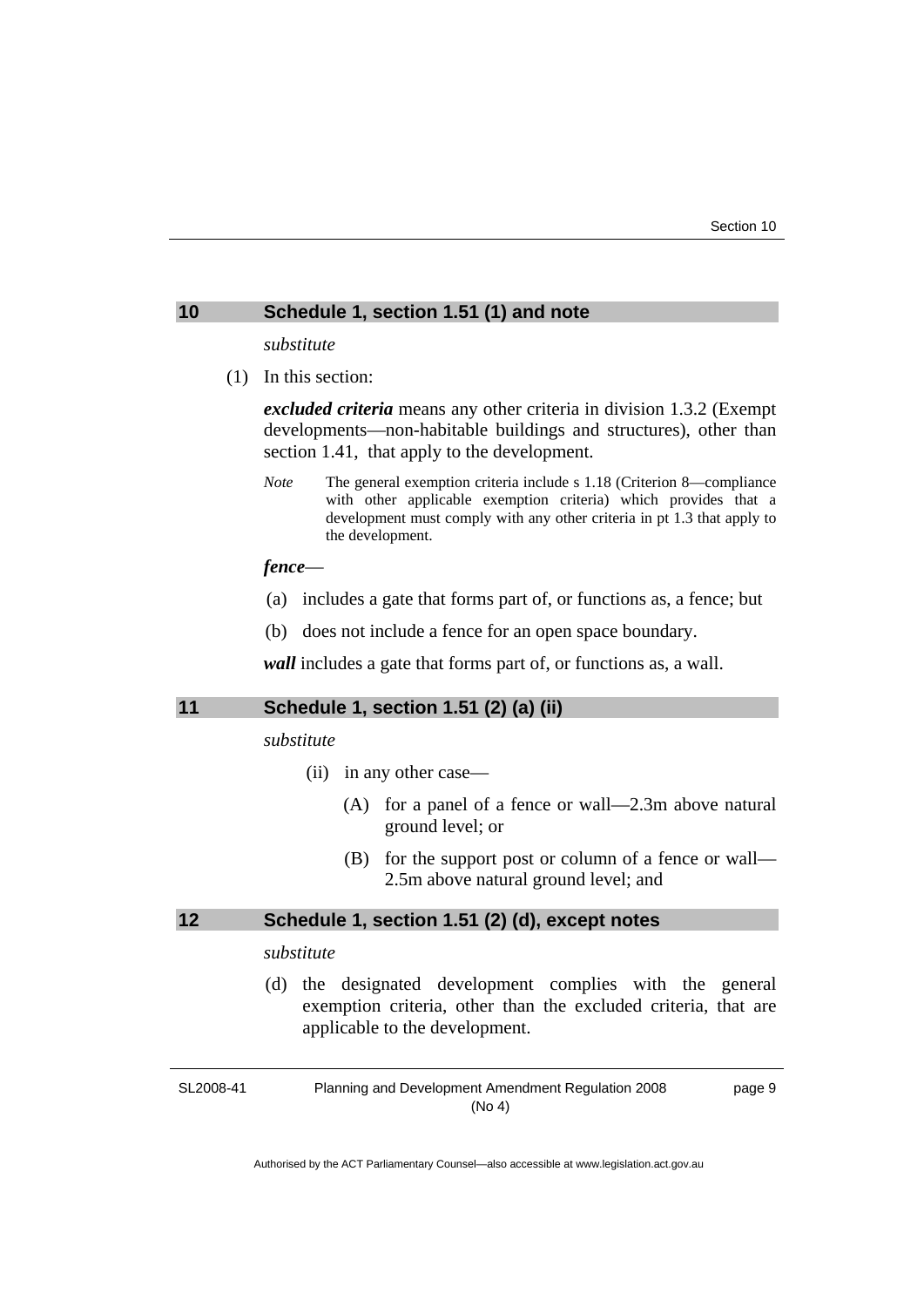## <span id="page-13-0"></span>**13 Schedule 20, modification 20.1 heading**

*substitute* 

# **[20.1] New sections 429AA to 429G**

# **14 Schedule 20, modification 20.1, new sections 429AA and 429AB**

#### *before section 429A, insert*

**429AA Modification—s 114 (Application of assessment tracks to development proposals)** 

> Section 114 applies as if subsection (2) were omitted and the following subsections substituted:

- '(2) If a development proposal is in an assessment track, the proposal must be assessed in that assessment track.
- (2A) This section is subject to section 123 (Impact track applicability).'

# **429AB Modification—div 7.2.5 (Development proposals not in development table and not exempted)**

Division 7.2.5 applies as if the following section were inserted:

# '**131A Development proposal for lease variation in designated area**

- (1) This section applies to a development proposal that is a variation of a lease in a designated area.
- (2) Section 50 and the territory plan do not apply in relation to the development proposal.
- (3) The development proposal must be dealt with under the provisions of this Act (other than any territory plan-related provisions) that apply in relation to the merit track.

page 10 Planning and Development Amendment Regulation 2008 (No 4) SL2008-41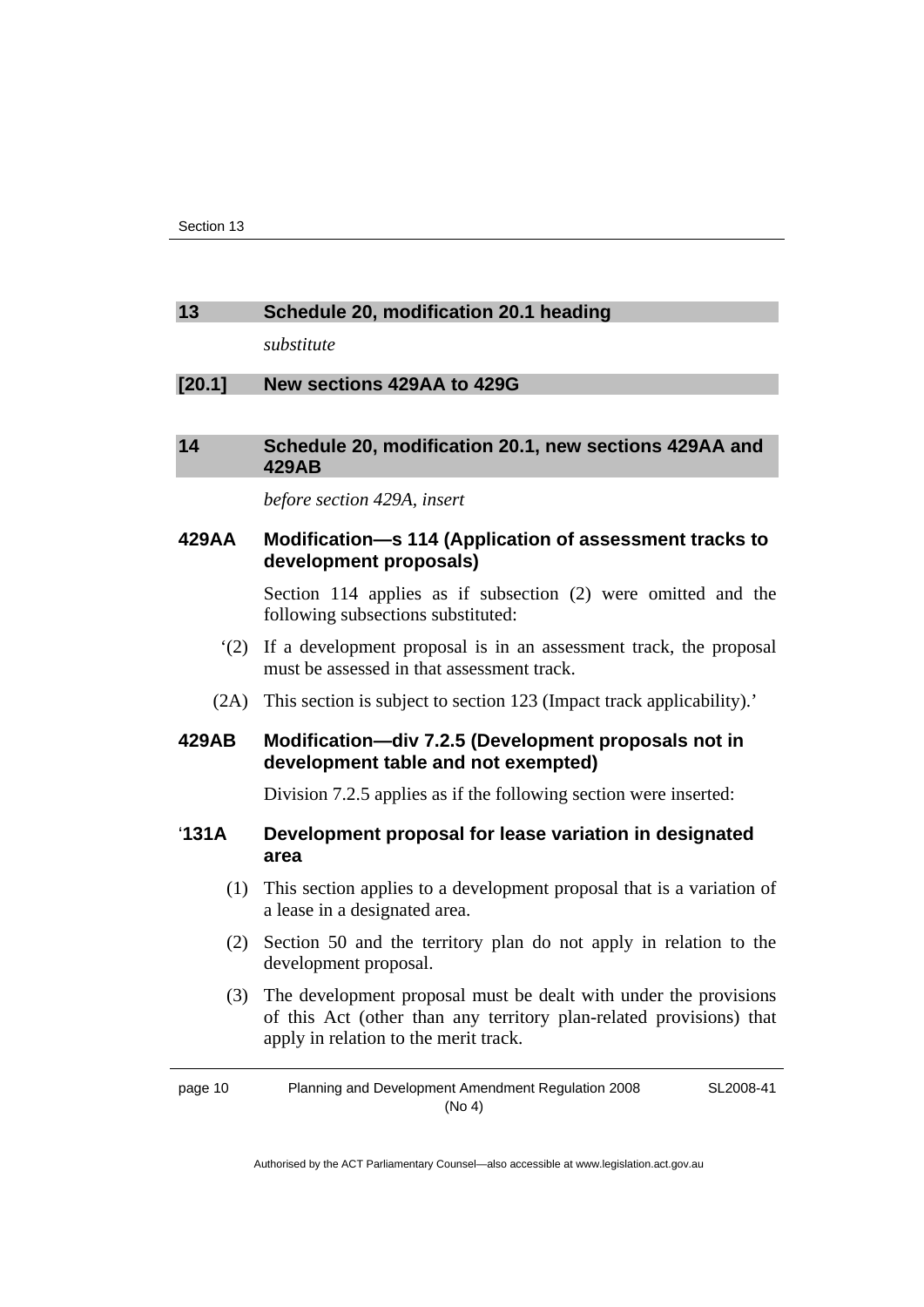- <span id="page-14-0"></span> (4) However, if the impact track applies to the development proposal under section 123 (b), (c), (d) or (e), the proposal must be dealt with under the provisions of this Act (other than any territory plan-related provisions) that apply in relation to the impact track.
- (5) In this section:

*territory plan-related provision* means a provision of this Act that applies a development table, code, rules or criteria, objectives for a zone, statement of strategic directions, or anything else in the territory plan.

#### **Examples of territory plan-related provisions**

- $1 \t s 119(2) (b)$
- 2 s 139 (2) (e) and (f)
- *Note* An example is part of the Act, is not exhaustive and may extend, but does not limit, the meaning of the provision in which it appears (see Legislation Act, s 126 and s 132).'

#### **15 Schedule 20, modification 20.1, new sections 429EA to 429ED**

*insert* 

# **429EA Modification—s 246 (Payment for leases)**

Section 246 (2) applies as if paragraphs (c) and (d) were omitted and the following paragraph substituted:

'(d) a further lease granted under section 254; or'

# **429EB Modification—s 254 (Grant of further leases)**

Section 254 (1) (e) applies as if it read as follows:

- '(e) if the lease is a rural lease—
	- (i) if the lease is a rental lease—the amount of rent determined under section 280 is payable under the lease; or

SL2008-41 Planning and Development Amendment Regulation 2008 (No 4) page 11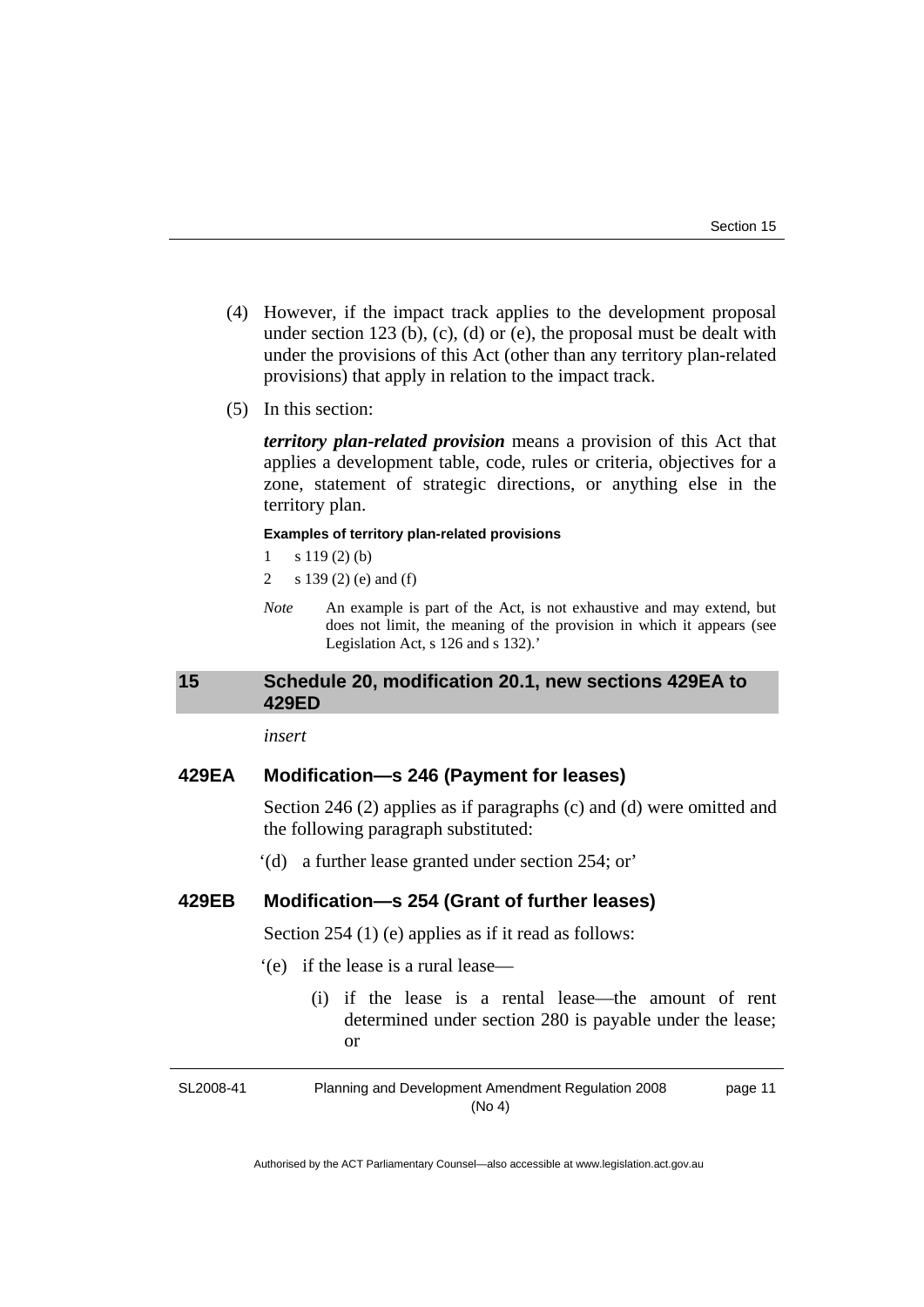- (ii) in any other case—
	- (A) the amount determined under section 280 for the grant is paid; or
	- (B) if the determination under section 280 provides for the payment of the amount by instalments—any instalment required to be paid under the determination before the lease has been granted has been paid; and'

# **429EC Modification—s 255 (Grant of further lease includes authorised use)**

Section 255 applies as if the following subsection were inserted:

 '(3A) To remove any doubt, a further lease may include provisions that are different to the lease that it is replacing.

#### **Example**

A further lease includes a restriction on the number of dwellings that may be built on the lease. The lease the further lease is replacing did not include a similar provision.

*Note* An example is part of the Act, is not exhaustive and may extend, but does not limit, the meaning of the provision in which it appears (see Legislation Act, s 126 and s 132).'

# **429ED Modification—s 280 (Determination of amount payable for further leases—rural land)**

Section 280 applies as if it read as follows:

# '**280 Determination of amount payable for further leases—rural land**

 (1) The Minister may make a determination for section 254 (1) (e) (i) or (ii).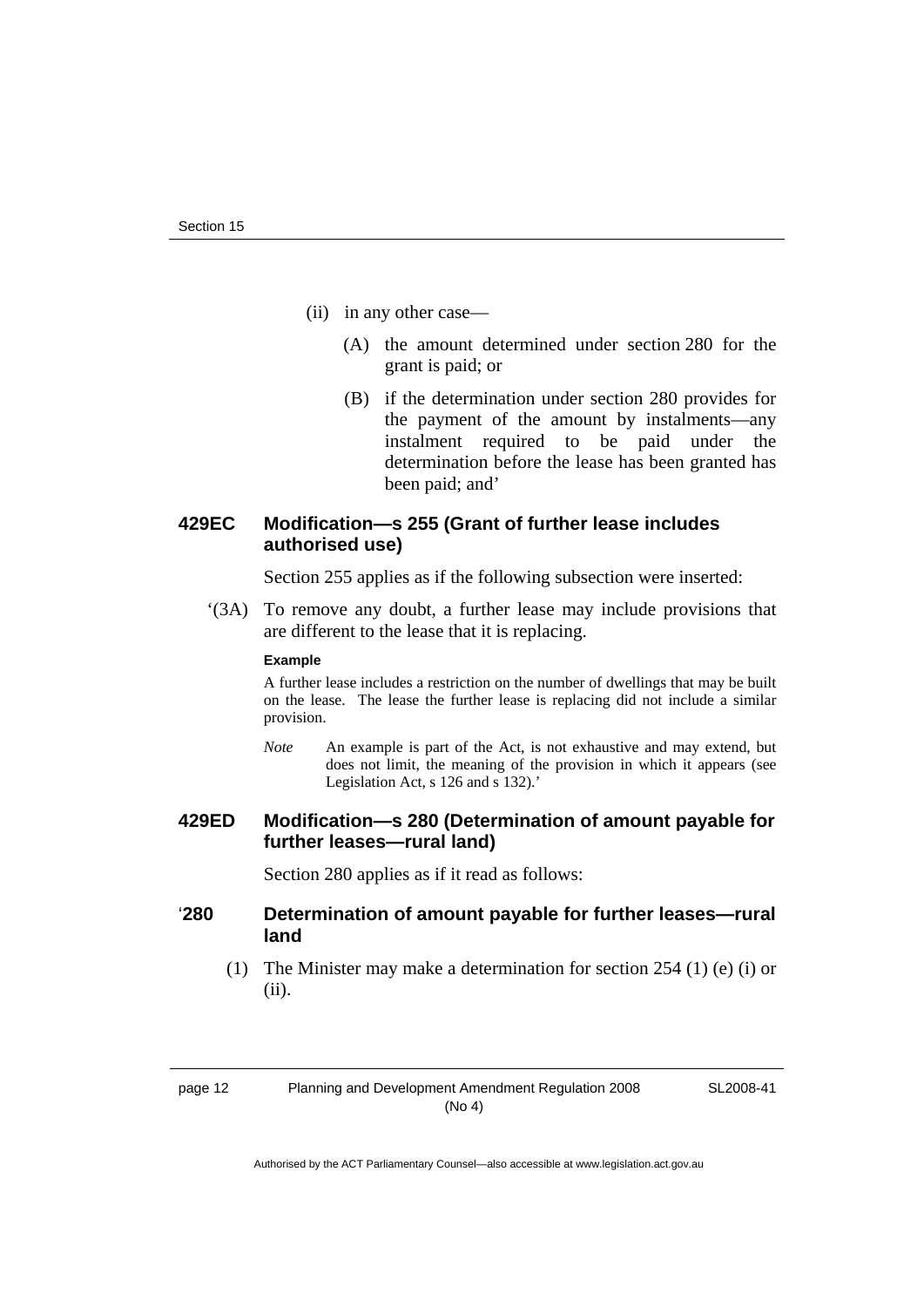- <span id="page-16-0"></span> (2) A determination for section 254 (1) (e) (ii) may provide for the amount payable for the grant of the lease is payable by stated instalments.
- (3) A determination under subsection (1) is a disallowable instrument.

#### **16 Schedule 20, modification 20.1, section 429F**

#### *omit*

Section 298A (5), definition of *D* applies as if it and the note read as follows:

*substitute* 

- (1) Section 298A applies as if subsection (4) were omitted.
- (2) Section 298A (5), definition of *D* applies as if it and the note read as follows:

#### **17 Schedule 20, modification 20.1, new section 429G**

*insert* 

# **429G Modification—s 298B (Extension of time to commence or complete building and development)**

Section 298B applies as if subsections (5) and (6) were omitted.

SL2008-41

*Note* A disallowable instrument must be notified, and presented to the Legislative Assembly, under the Legislation Act.'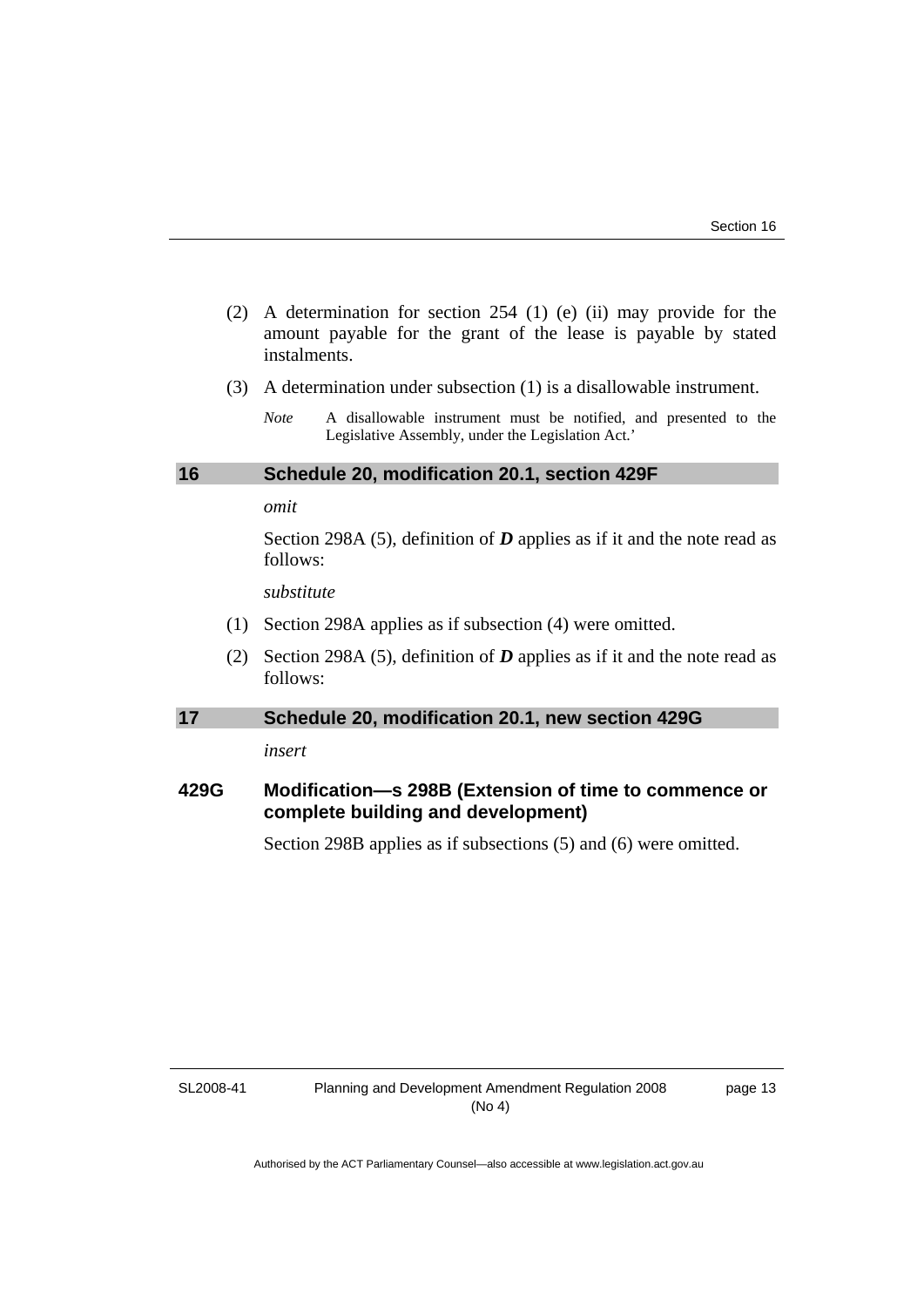#### <span id="page-17-0"></span>**18 New modification 20.6A**

*insert* 

# **[20.6A] Sections 458 and 459**

*substitute* 

# **458 Transitional—applications for certain grants before commencement day**

- (1) This section applies if—
	- (a) a person applies for the grant of a lease under the repealed Act, section 161 (Granting of leases), section 163 (Leases to community organisations) or section 164 (Special leases); and
	- (b) the lease is not granted before commencement day.
- (2) The planning and land authority may grant a lease under—
	- (a) the repealed Act as if the repealed Act had not been repealed; or
	- (b) if the person agrees in writing to a lease under this Act being granted—this Act.
- (3) A lease to which subsection (2) (a) applies—
	- (a) may be registered under the *Land Titles Act 1925* as if the repealed Act had not been repealed; and
	- (b) is taken to have been granted under this Act.
- (4) This section is taken to have commenced on 31 March 2008.